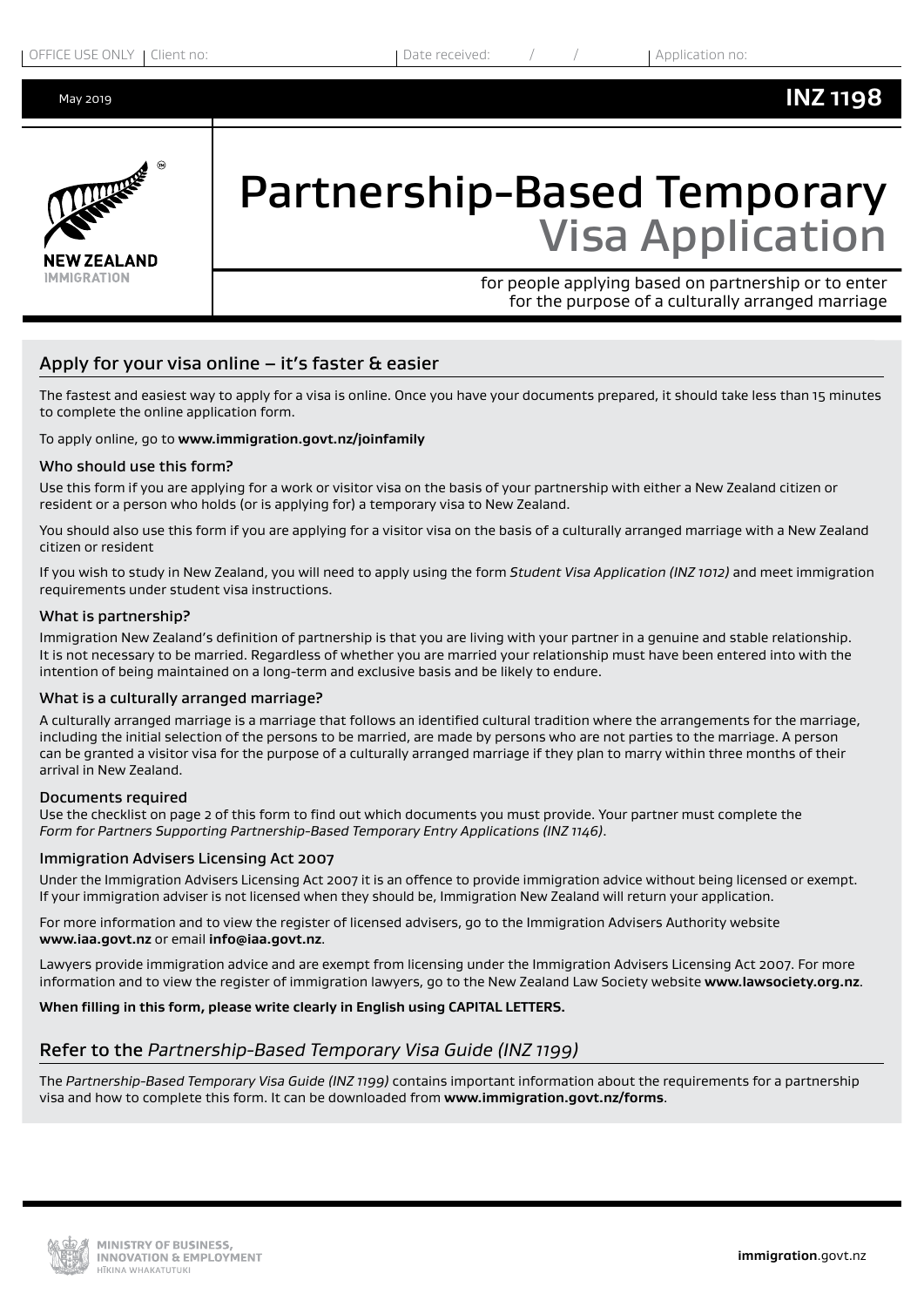# Application checklist

You must provide all the information required below. If you do not, your application will be returned to you.

|                                                                                                                                                                                    | All applicants must provide:                                                                                                                                                                                              | ى                                           | an i                                                |  |  |  |
|------------------------------------------------------------------------------------------------------------------------------------------------------------------------------------|---------------------------------------------------------------------------------------------------------------------------------------------------------------------------------------------------------------------------|---------------------------------------------|-----------------------------------------------------|--|--|--|
|                                                                                                                                                                                    |                                                                                                                                                                                                                           |                                             | Evic                                                |  |  |  |
|                                                                                                                                                                                    | Completed, signed application form.                                                                                                                                                                                       |                                             | inte<br>rela                                        |  |  |  |
|                                                                                                                                                                                    | Appropriate fee and immigration levy.                                                                                                                                                                                     |                                             |                                                     |  |  |  |
|                                                                                                                                                                                    | Two passport-sized colour photographs.                                                                                                                                                                                    |                                             | with<br>(eg·                                        |  |  |  |
|                                                                                                                                                                                    | Passport or travel document*.                                                                                                                                                                                             |                                             | list,                                               |  |  |  |
|                                                                                                                                                                                    | Medical and Chest X-ray certificates if required<br>by Section C: Your health.                                                                                                                                            | An iden<br>it is nor<br>includin<br>married |                                                     |  |  |  |
|                                                                                                                                                                                    | Police certificates if required by Section D: Character.                                                                                                                                                                  |                                             |                                                     |  |  |  |
|                                                                                                                                                                                    | Form for Partners Supporting Partnership-Based<br>Temporary Entry Applications (INZ 1146) and<br>associated documents.                                                                                                    |                                             |                                                     |  |  |  |
|                                                                                                                                                                                    | Partners of New Zealand citizens, residents and<br>visa holders must provide                                                                                                                                              |                                             | • comm<br>or a p                                    |  |  |  |
|                                                                                                                                                                                    | Evidence you are currently living together in<br>a genuine and stable relationship (see below).                                                                                                                           |                                             | • other<br>arrang                                   |  |  |  |
|                                                                                                                                                                                    | Evidence of the duration you have been living<br>together with emphasis on the last 12 months.                                                                                                                            |                                             | • confir<br>arrang                                  |  |  |  |
|                                                                                                                                                                                    | Evidence of the duration of your partnership.                                                                                                                                                                             |                                             | the cu                                              |  |  |  |
|                                                                                                                                                                                    | If you are 16 or 17, evidence that your parent<br>or guardian supports your partnership.                                                                                                                                  |                                             | It is also<br>of how                                |  |  |  |
|                                                                                                                                                                                    | The responsibility rests with you to satisfy us that<br>you are living in a genuine and stable relationship<br>with your partner. Documents which help support<br>your partnership could include, but are not limited to: |                                             | Including<br>If you are<br>the purp<br>include d    |  |  |  |
|                                                                                                                                                                                    | • a letter which outlines the history of<br>your relationship                                                                                                                                                             |                                             | your child<br>for a Visi                            |  |  |  |
| • evidence of living together over a period of time<br>in a common place of residence such as official<br>letters or bills sent to the same address and joint<br>tenancy agreement |                                                                                                                                                                                                                           |                                             |                                                     |  |  |  |
| · evidence of financial interdependence such as<br>transfer receipts, joint accounts, joint purchases,<br>joint assets or loans                                                    |                                                                                                                                                                                                                           |                                             |                                                     |  |  |  |
| · evidence of contact between you, such as letters,<br>emails and phone contact                                                                                                    |                                                                                                                                                                                                                           | Returr<br>Please re                         |                                                     |  |  |  |
|                                                                                                                                                                                    | • evidence of time spent together such as<br>photographs of you both together, or together<br>with family and friends, air tickets showing<br>holidays together.                                                          |                                             | address<br><b>B1</b><br><b>B2</b><br>B <sub>3</sub> |  |  |  |
|                                                                                                                                                                                    | Partners of student visa holders must provide                                                                                                                                                                             |                                             |                                                     |  |  |  |
|                                                                                                                                                                                    | Evidence of at least NZ\$4,200 of available funds<br>for maintenance during your period of stay in<br>New Zealand.                                                                                                        |                                             |                                                     |  |  |  |

# **Applicants for a visitor visa based on a culturally arranged marriage to a New Zealand citizen or resident must provide:** Evidence that the intended marriage follows dentified cultural tradition. lence there is no legal impediment to the nded marriage because you are not close itives and neither of you are already married. lence that the intended wedding will take place hin three months of your arrival in New Zealand venue bookings, catering arrangements, guest etc). Itified cultural tradition means a culture where mal for the arrangements for the marriage, ig the initial selection of the persons to be l, to have been made by persons who are not to the marriage. Evidence that the marriage is ng an identified cultural tradition can be, but is ited to: hunication between the parents of the couple, erson acting as a go-between or matchmaker, documents indicating public recognition of the gement or ceremony mation from independent sources that such gements or ceremonies are in accordance with  $1$ ultural custom of the parties concerned. o helpful if you provide a written account vour marriage was arranged. **Including dependent children in your application** e applying for a visitor visa as a partner or for ose of a culturally arranged marriage, you may lependent children in this application. Complete dren's details on the form *Additional Dependants for a Visitor Visa (INZ 1205)* and attach it to this form. For endent child you include, you must provide their  $\dot{\ }$ , two recent passport-sized photos and medical tes if required. You must also provide evidence are the child's parent or legal guardian. ly visitor visa applicants can include dependent in their application.

# hing your documents

turn documents to me by secure post at the given at:

\*While you can provide a certified copy of your passport(s) with your application, we highly recommend you provide your original passport(s). This will enable us to process your application faster and it may be needed to complete your application. Please note during the processing of an application an immigration officer may request any document, including your original passport(s).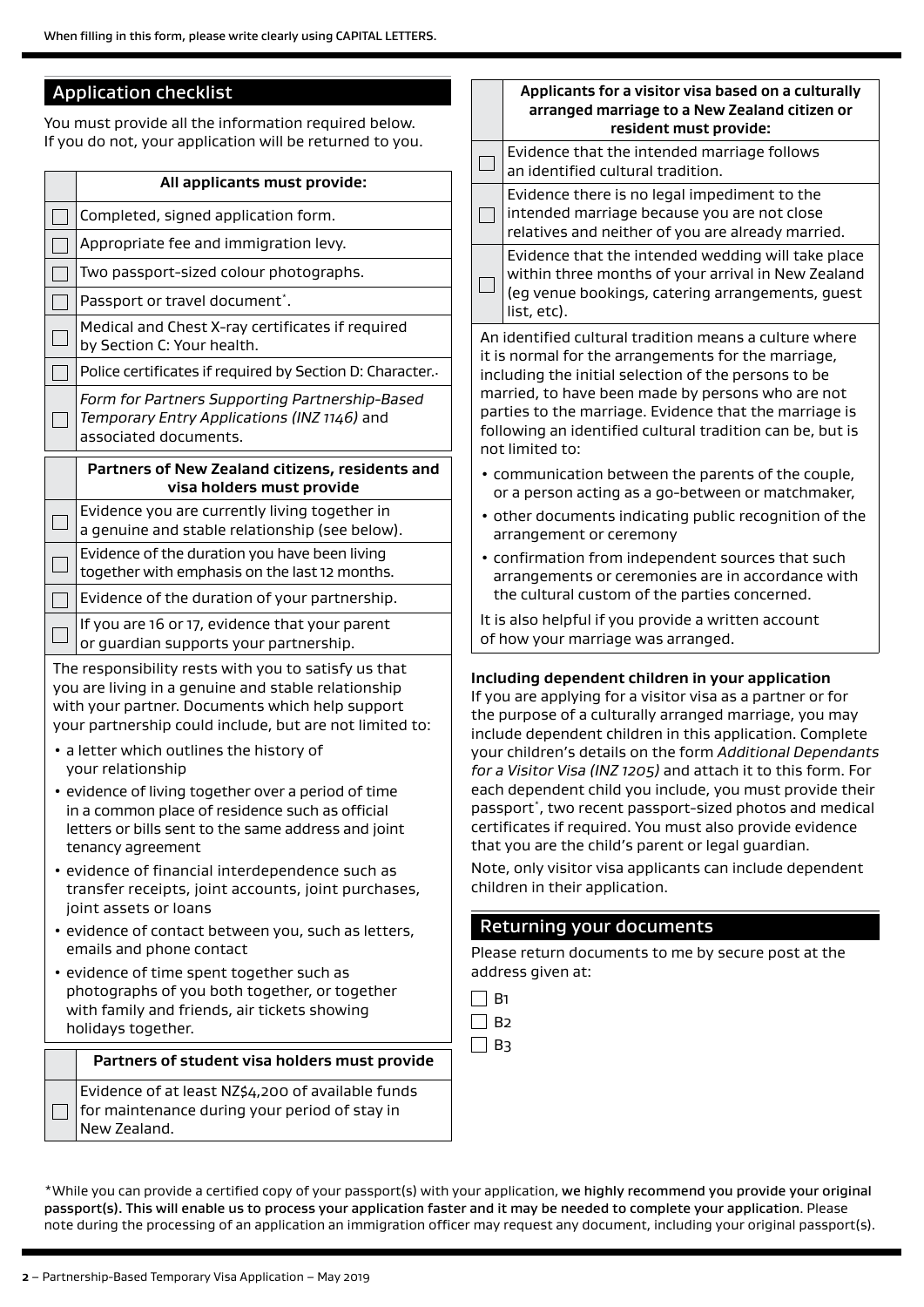| OFFICE USE ONLY   Client no.:                  |                                                                                                                                                                                                                                                                                                                                         | Date received:                                                       | Application no.:                                                |          |
|------------------------------------------------|-----------------------------------------------------------------------------------------------------------------------------------------------------------------------------------------------------------------------------------------------------------------------------------------------------------------------------------------|----------------------------------------------------------------------|-----------------------------------------------------------------|----------|
| Work visa based on partnership                 | What type of temporary visa are you applying for?                                                                                                                                                                                                                                                                                       | Indicate the status of your partner<br>New Zealand citizen           |                                                                 |          |
| Visitor visa based on partnership              |                                                                                                                                                                                                                                                                                                                                         | New Zealand resident                                                 |                                                                 |          |
| to a New Zealand citizen or resident.          | Visitor visa based on a culturally arranged marriage                                                                                                                                                                                                                                                                                    | Work visa holder*<br>Student visa holder.*                           |                                                                 |          |
|                                                | * Not all work or student visa holders are eligible to support partnership visas. To find out more, visit www.immigration.govt.nz/work-support-partner.                                                                                                                                                                                 |                                                                      |                                                                 |          |
|                                                | Section A Principal applicant's personal details                                                                                                                                                                                                                                                                                        |                                                                      |                                                                 |          |
| Name as shown in passport                      | For more information about the questions in this section, see 'Completing<br>Section A: Personal details' in the Partnership-Based Temporary Visa Guide.<br>Attach two colour passport-size photographs of yourself<br>here. The photographs must be less than six months old.<br>Write your full name on the back of both photographs. | 4.5cm                                                                | 4.5cm                                                           |          |
| Family/last name                               |                                                                                                                                                                                                                                                                                                                                         |                                                                      |                                                                 |          |
| Given/first name(s)                            |                                                                                                                                                                                                                                                                                                                                         |                                                                      | 3.5cm                                                           | 3.5cm    |
| Gender Male Female<br>Town/city of birth<br>A6 | Other names you are known by or have ever been known by                                                                                                                                                                                                                                                                                 | Date of birth $\boxed{\text{open}_1 \text{loop} \times \text{loop}}$ |                                                                 |          |
| Country of birth                               |                                                                                                                                                                                                                                                                                                                                         |                                                                      |                                                                 |          |
| Passport details<br>Number                     |                                                                                                                                                                                                                                                                                                                                         |                                                                      |                                                                 |          |
| Country                                        |                                                                                                                                                                                                                                                                                                                                         |                                                                      | Expiry date $\vert_{\text{DIPHMMI} \times 1 \times 1 \times 1}$ |          |
| Other citizenships you hold<br>A8              |                                                                                                                                                                                                                                                                                                                                         |                                                                      |                                                                 |          |
| Partnership status                             | $\Box$ Single<br>$\Box$ Married/in civil union                                                                                                                                                                                                                                                                                          | Separated<br>$\Box$ Engaged                                          | Partner/De facto<br>Widowed                                     | Divorced |
| <b>Section B</b><br><b>Contact details</b>     |                                                                                                                                                                                                                                                                                                                                         |                                                                      |                                                                 |          |
|                                                | We prefer to contact you using email. Please provide your email address if you have one.                                                                                                                                                                                                                                                |                                                                      |                                                                 |          |
| Your current residential address.<br>ы         |                                                                                                                                                                                                                                                                                                                                         |                                                                      |                                                                 |          |
| Address                                        |                                                                                                                                                                                                                                                                                                                                         |                                                                      |                                                                 |          |

Telephone (landline) **Telephone (mobile)** Telephone (mobile) **Telephone (mobile)** 

Email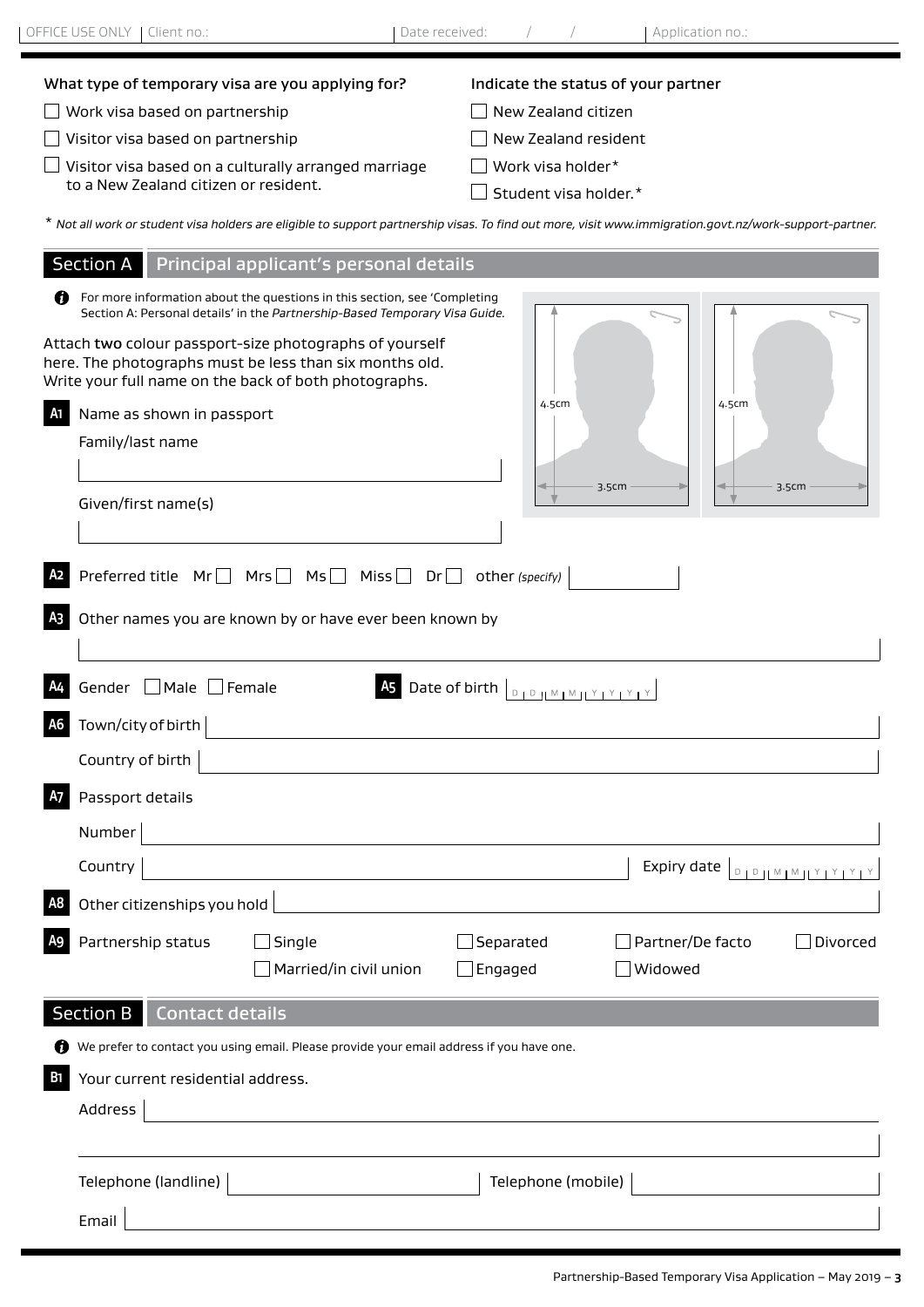| <b>B2</b> | If you are currently in New Zealand, your most recent overseas address.                                                                                                            |  |  |  |  |  |  |
|-----------|------------------------------------------------------------------------------------------------------------------------------------------------------------------------------------|--|--|--|--|--|--|
|           | Address                                                                                                                                                                            |  |  |  |  |  |  |
|           |                                                                                                                                                                                    |  |  |  |  |  |  |
| B3        | Name and address for communication about this application                                                                                                                          |  |  |  |  |  |  |
|           | Same as address at $ \mathbb{B} $ , or $\Box$ as below                                                                                                                             |  |  |  |  |  |  |
|           | Name of contact person                                                                                                                                                             |  |  |  |  |  |  |
|           |                                                                                                                                                                                    |  |  |  |  |  |  |
|           | Organisation name (if applicable) and address                                                                                                                                      |  |  |  |  |  |  |
|           |                                                                                                                                                                                    |  |  |  |  |  |  |
|           | New Zealand Business Number (for New Zealand businesses only)<br>For help search: www.nzbn.govt.nz                                                                                 |  |  |  |  |  |  |
|           | Telephone (evening)<br>Telephone (daytime)                                                                                                                                         |  |  |  |  |  |  |
|           | Email                                                                                                                                                                              |  |  |  |  |  |  |
|           | Do you authorise the person stated at $\boxed{B}$ to act on your behalf? $\boxed{\phantom{a}}$ Yes $\boxed{\phantom{a}}$ No                                                        |  |  |  |  |  |  |
| B5        | Do you authorise all other licensed immigration advisers or persons exempt from licensing who work for the<br>organisation named at $ B_3 $ to act on your behalf (if applicable)? |  |  |  |  |  |  |
|           | Yes Note: the person identified at $ B_3 $ will receive all communication from Immigration New Zealand.                                                                            |  |  |  |  |  |  |
|           | NO Only the person indicated at $ B_3 $ may act on my behalf.                                                                                                                      |  |  |  |  |  |  |
| B6        | Have you received immigration advice on this application?                                                                                                                          |  |  |  |  |  |  |
| 7         | You can find a definition of immigration advice at www.immigration.govt.nz/advice.                                                                                                 |  |  |  |  |  |  |
|           | Yes Make sure that your immigration adviser completes Section H: Immigration adviser's details.                                                                                    |  |  |  |  |  |  |
|           | No                                                                                                                                                                                 |  |  |  |  |  |  |
| B7        | Names and addresses of any friends, relatives, or contacts (except your partner) you have in New Zealand                                                                           |  |  |  |  |  |  |
|           | (if applicable).                                                                                                                                                                   |  |  |  |  |  |  |
|           | Name                                                                                                                                                                               |  |  |  |  |  |  |
|           | Address                                                                                                                                                                            |  |  |  |  |  |  |
|           | Date of birth (if known)<br>Relationship<br>$D + D + M + M + Y + Y + Y + Y$                                                                                                        |  |  |  |  |  |  |
|           | Name                                                                                                                                                                               |  |  |  |  |  |  |
|           | Address                                                                                                                                                                            |  |  |  |  |  |  |
|           | Date of birth (if known)<br>Relationship<br>$D + D + M + M + Y + Y + Y + Y$                                                                                                        |  |  |  |  |  |  |
| Β8        | List all periods of employment, including self-employment.<br>The New Zealand business number (NZBN) is for New Zealand businesses only. For help search: www.nzbn.govt.nz         |  |  |  |  |  |  |
|           | Date from<br>Date to<br>Name<br><b>New Zealand</b><br>Location<br>Type of work/<br>(DD/MM/YY)<br>(DD/MM/YY)<br>of employer<br><b>Business Number</b><br>occupation/job title       |  |  |  |  |  |  |
|           |                                                                                                                                                                                    |  |  |  |  |  |  |

/ / / /

 $\mathcal{N} = \mathcal{N} = \mathcal{N} = \mathcal{N} = \mathcal{N} = \mathcal{N} = \mathcal{N}$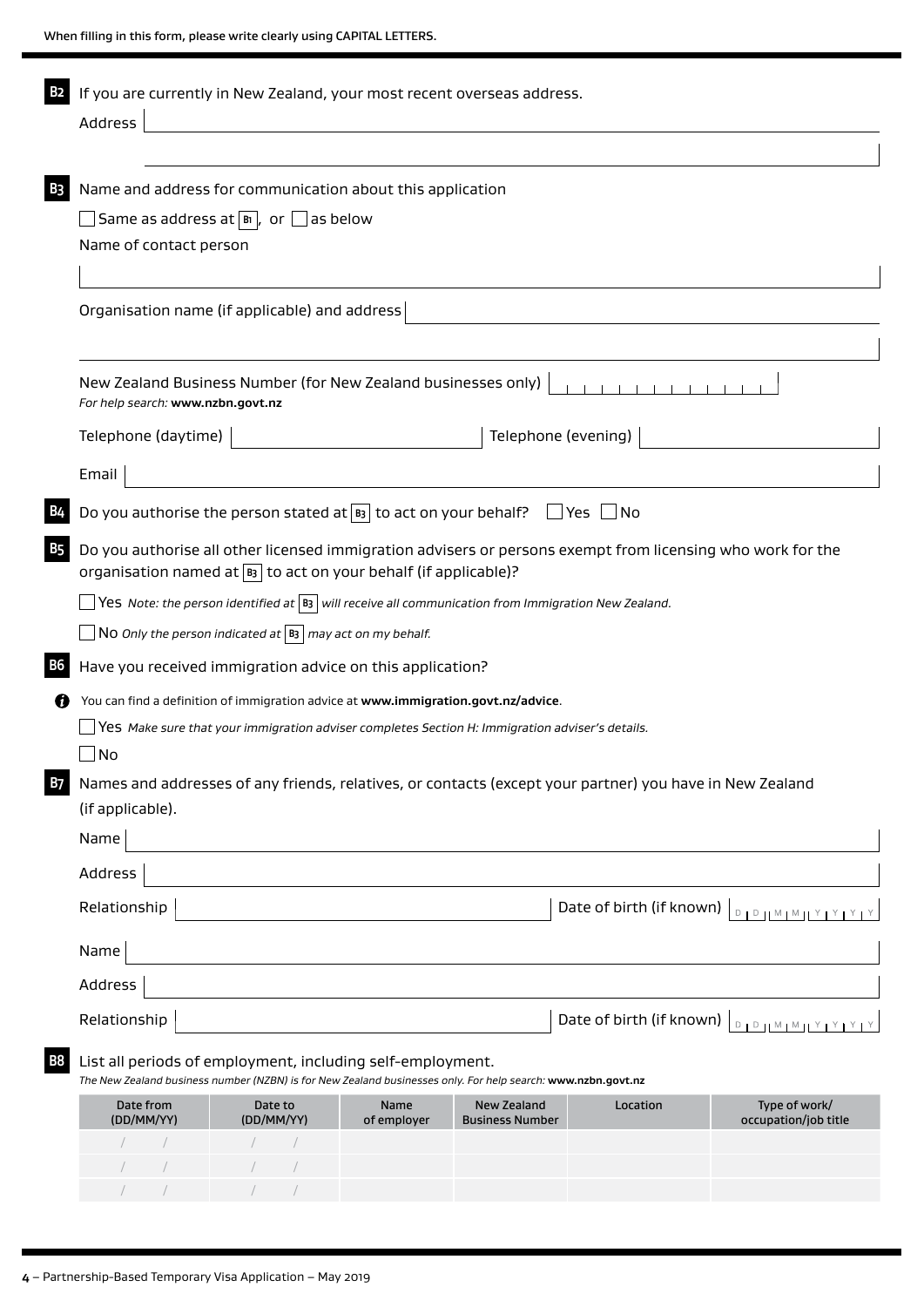|                | <b>Section C</b><br>Your health                                                                                                                                                                                                                                                        |  |  |  |  |  |
|----------------|----------------------------------------------------------------------------------------------------------------------------------------------------------------------------------------------------------------------------------------------------------------------------------------|--|--|--|--|--|
|                | For more information about this question, see 'Completing Section C: Your Health' in the Partnership-Based Temporary Visa Guide.                                                                                                                                                       |  |  |  |  |  |
| C <sub>1</sub> | Do you have tuberculosis (TB)? $\Box$ Yes $\Box$ No                                                                                                                                                                                                                                    |  |  |  |  |  |
| C <sub>2</sub> | Do you have any medical condition that requires, or may require, one of the following during your stay<br>in New Zealand?                                                                                                                                                              |  |  |  |  |  |
|                | Yes $\n  No\n$<br>• Renal dialysis                                                                                                                                                                                                                                                     |  |  |  |  |  |
|                | Yes $\n  No\n$<br>• Hospital care                                                                                                                                                                                                                                                      |  |  |  |  |  |
|                | Yes $\Box$ No<br>• Residential care                                                                                                                                                                                                                                                    |  |  |  |  |  |
|                | Residential care is defined as in-patient care for people with psychiatric, sensory or intellectual disabilities<br>or live-in facilities for the aged.                                                                                                                                |  |  |  |  |  |
| C <sub>3</sub> | If you have answered Yes to any of the questions in $ \alpha $ and $ \alpha $ , please provide details.                                                                                                                                                                                |  |  |  |  |  |
|                |                                                                                                                                                                                                                                                                                        |  |  |  |  |  |
|                |                                                                                                                                                                                                                                                                                        |  |  |  |  |  |
| C <sub>4</sub> | Are you pregnant?                                                                                                                                                                                                                                                                      |  |  |  |  |  |
|                | $\Box$ Yes Date you are due to give birth                                                                                                                                                                                                                                              |  |  |  |  |  |
|                | $\Box$ No <i>Go to</i> $\vert$ C6                                                                                                                                                                                                                                                      |  |  |  |  |  |
| C <sub>5</sub> | If you intend to give birth in New Zealand, please indicate how the cost of maternity health services will<br>be paid for and provide the relevant evidence:                                                                                                                           |  |  |  |  |  |
|                | Not applicable as I do not intend to give birth in New Zealand                                                                                                                                                                                                                         |  |  |  |  |  |
|                | I am, or will be eligible for publicly-funded maternity health services and have provided evidence of<br>my eligibility                                                                                                                                                                |  |  |  |  |  |
|                | I will cover the cost myself and have attached copies (not originals) that I have at least NZ\$9000 of funds<br>available (in addition to funds for my support)                                                                                                                        |  |  |  |  |  |
|                | My sponsor has guaranteed to cover the cost and I have attached a completed Sponsorship Form for<br>Temporary Entry (INZ 1025).                                                                                                                                                        |  |  |  |  |  |
|                | Medical certificates you must provide                                                                                                                                                                                                                                                  |  |  |  |  |  |
|                | Select the appropriate option to indicate whether you are required to provide a medical certificate and chest X-ray<br>certificate. Medical certificates must be less than three months old when you submit them to Immigration New Zealand:                                           |  |  |  |  |  |
| C6             | Tick the option below which applies to you:                                                                                                                                                                                                                                            |  |  |  |  |  |
|                | I plan to be in New Zealand for less than six months. You do not need to provide a medical certificate or chest X-ray<br>certificate. Go to Section D: Character.                                                                                                                      |  |  |  |  |  |
|                | I plan to be in New Zealand for between six and 12 months.                                                                                                                                                                                                                             |  |  |  |  |  |
|                | You must provide a Chest X-ray Certificate (INZ 1096) if you are from, or have visited for more than<br>three months, a place that is outside the list of 'Countries, areas and territories with a low incidence of<br>tuberculosis', and:                                             |  |  |  |  |  |
|                | • you have never previously provided a chest X-ray certificate to Immigration New Zealand, or                                                                                                                                                                                          |  |  |  |  |  |
|                | . you have previously provided an X-ray certificate but it was dated by the radiologist more than 36 months<br>ago, or                                                                                                                                                                 |  |  |  |  |  |
|                | • you have spent six consecutive months in a place that is not listed as a low incidence TB country since any<br>previous application you have made to Immigration New Zealand.                                                                                                        |  |  |  |  |  |
|                | I plan to be in New Zealand for 12 months or longer (this includes any time you have already spent in<br>New Zealand). You must provide a Chest X-ray Certificate (INZ 1096) and a medical certificate, unless<br>the notes below indicate that you are not required to at this stage. |  |  |  |  |  |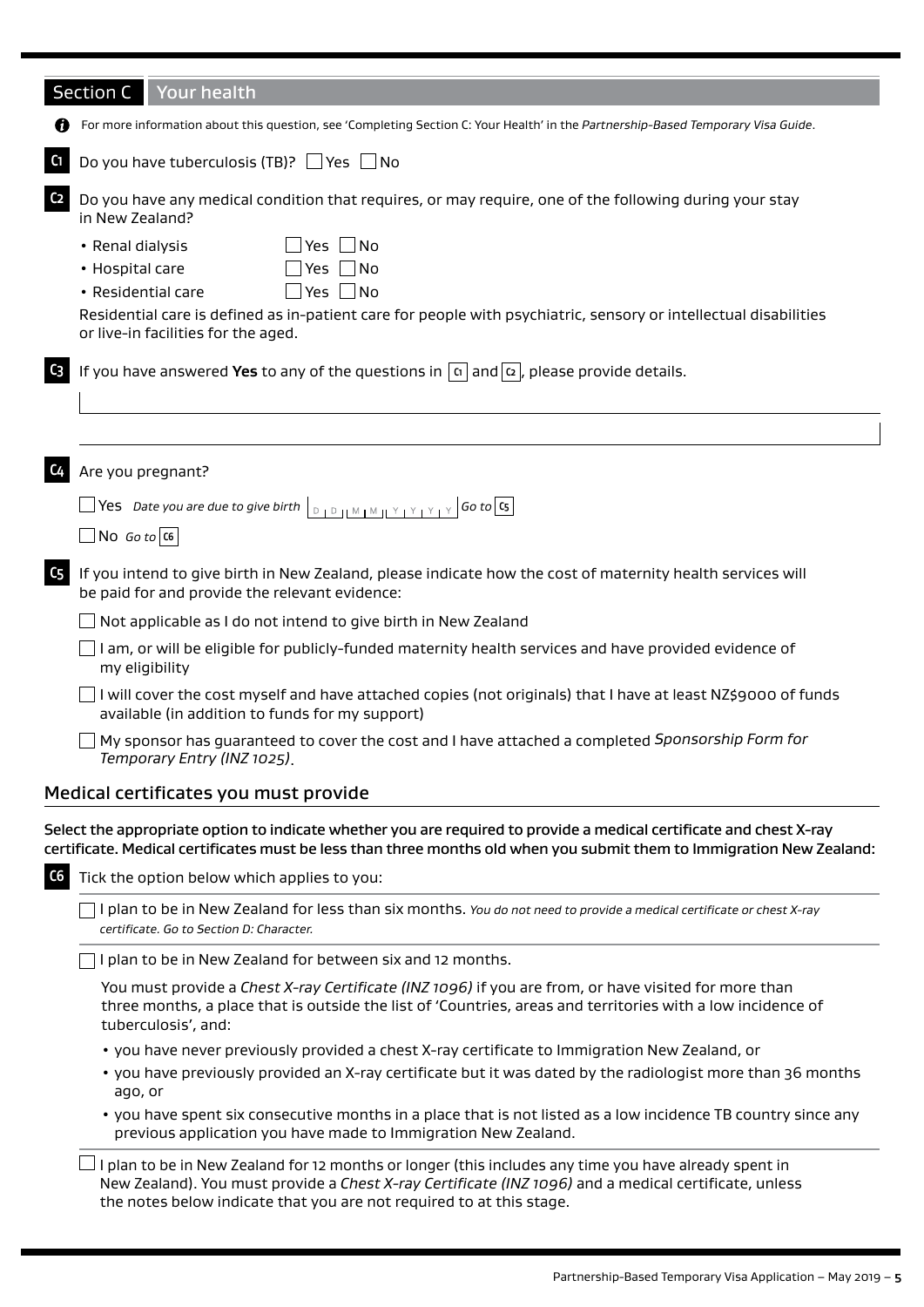|    | Notes:                                                                                                                                                                                                                                                                                                                                                                                                           |
|----|------------------------------------------------------------------------------------------------------------------------------------------------------------------------------------------------------------------------------------------------------------------------------------------------------------------------------------------------------------------------------------------------------------------|
|    | Refer to Completing Section C: Your Health in the Partnership Based Temporary Visa Guide (INZ 1199) to:<br>• find out whether the medical certificate that you should provide is a General Medical Certificate (INZ 1007) or a Limited Medical<br>Certificate (1201); and                                                                                                                                        |
|    | • for the list of 'Countries, areas, and territories with a low incidence of tuberculosis'.                                                                                                                                                                                                                                                                                                                      |
|    | Pregnant women are not required to have an X-ray, unless a special report is required.<br>You do not need to provide a chest X-ray certificate if you have provided one which was issued less than 36 months ago, with a previous                                                                                                                                                                                |
|    | Immigration New Zealand application, unless your health has deteriorated since your previous certificate was issued, or unless you have<br>spent six consecutive months since your previous application, in a place not listed as having a low incidence of tuberculosis.<br>You do not need to provide a medical certificate if you have provided one which was issued less than 36 months ago, with a previous |
|    | Immigration New Zealand application, unless your health has deteriorated since your previous certificate was issued.                                                                                                                                                                                                                                                                                             |
| C7 | Tick the option below which applies to you:                                                                                                                                                                                                                                                                                                                                                                      |
|    | I am required to provide both a Chest X-ray Certificate (INZ 1096) and either a Limited Medical Certificate<br>(INZ 1201) or a General Medical Certificate (INZ 1007). Go to $ \alpha $                                                                                                                                                                                                                          |
|    | I am only required to provide a Chest X-ray Certificate (INZ 1096) because:                                                                                                                                                                                                                                                                                                                                      |
|    | I am staying between six to 12 months and I am from, or have visited for more than three months, a place<br>that is not listed as having a low incidence of tuberculosis, Go to $ \alpha $ ; or                                                                                                                                                                                                                  |
|    | I have previously provided a chest X-ray certificate; however:                                                                                                                                                                                                                                                                                                                                                   |
|    | it was dated by the radiologist more than 36 months ago Go to $ \alpha $ , or                                                                                                                                                                                                                                                                                                                                    |
|    | my health has deteriorated since my last certificate was issued, or                                                                                                                                                                                                                                                                                                                                              |
|    | I have spent six consecutive months since my previous application, in a place not listed as having<br>a low incidence of tuberculosis. Go to $ \mathfrak{cs} $ .                                                                                                                                                                                                                                                 |
|    | I am required to provide a Chest X-ray Certificate (INZ 1096), however, as I am pregnant I am not required<br>to have an X-ray; and:                                                                                                                                                                                                                                                                             |
|    | I am not required to provide a medical certificate at this stage; or                                                                                                                                                                                                                                                                                                                                             |
|    | I have therefore provided only a medical certificate. Go to $ \mathfrak{a} $                                                                                                                                                                                                                                                                                                                                     |
|    | I am required to provide a medical certificate because:                                                                                                                                                                                                                                                                                                                                                          |
|    | I have provided a chest X-ray certificate which was issued less than 36 months ago with a previous<br>Immigration New Zealand application, or                                                                                                                                                                                                                                                                    |
|    | I have previously provided a medical certificate, however:<br>it was dated by the examining physician more than 36 months ago; or                                                                                                                                                                                                                                                                                |
|    | my health has deteriorated since my last certificate was issued. Go to [08]                                                                                                                                                                                                                                                                                                                                      |
|    | I do not have to provide a Chest X-ray Certificate (INZ 1096) and either a Limited Medical Certificate (INZ 1201)<br>or a General Medical Certificate (INZ 1007) at this stage because:                                                                                                                                                                                                                          |
|    | . I have provided a medical certificate and chest X-ray certificate which were issued less than 36 months ago,<br>with a previous Immigration New Zealand application; and                                                                                                                                                                                                                                       |
|    | • my health has not deteriorated; and                                                                                                                                                                                                                                                                                                                                                                            |
|    | . I have not spent six consecutive months in a place which is not listed as having a low incidence of<br>tuberculosis since my previous application. Go to Section D: Your character                                                                                                                                                                                                                             |
| C8 | Tick the option that applies to you: Is a physician submitting your medical and/or chest X-ray certificate to<br>Immigration New Zealand on your behalf?                                                                                                                                                                                                                                                         |
|    | Yes Has your physician supplied you with an eMedical Reference Code (NZER)?                                                                                                                                                                                                                                                                                                                                      |
|    | Yes Enter your eMedical Reference Code here:                                                                                                                                                                                                                                                                                                                                                                     |
|    | No Enter the name of the clinic that is submitting your health information:                                                                                                                                                                                                                                                                                                                                      |
|    | NO If the physician has returned the medical and/or chest X-ray certificate to you, then you will need to submit these with your<br>visa application.                                                                                                                                                                                                                                                            |
|    |                                                                                                                                                                                                                                                                                                                                                                                                                  |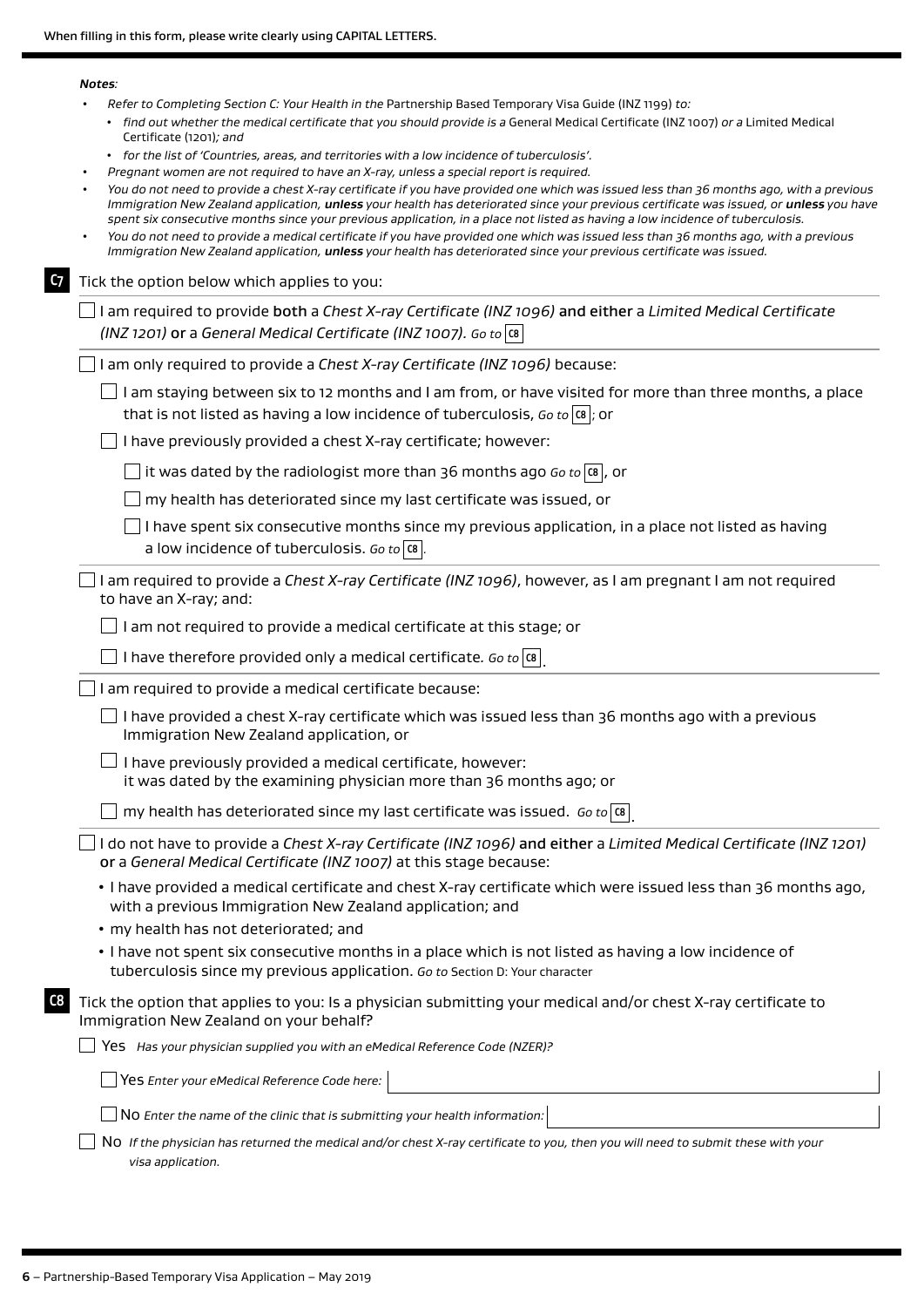# Section D Character

|                | All applicants must complete this section.                                                                                                                                                                                                                                                                            |
|----------------|-----------------------------------------------------------------------------------------------------------------------------------------------------------------------------------------------------------------------------------------------------------------------------------------------------------------------|
| n              | For more information about the questions in this section, see 'Completing Section D: Character' in the Partnership-Based Temporary<br>Visa Guide.                                                                                                                                                                     |
| D1             | Have you, or anyone included in this application, been convicted at any time of any offence, including any driving<br>offence? Please note that this includes any conviction(s) outside of New Zealand subsequently cleared or wiped by 'clean slate' legislation.<br>$\Box$ Yes $\Box$ No                            |
| D2             | Are you, or is anyone included in this application, currently:<br>Yes No<br>• under investigation<br>$\Box$ Yes $\Box$ No<br>• wanted for questioning<br>$Yes$ No<br>• facing charges                                                                                                                                 |
|                | for any offence in any country?                                                                                                                                                                                                                                                                                       |
| D <sub>3</sub> | Have you, or has anyone included in this application, ever been:<br>$ Yes $ $  No$<br>• excluded<br>  No<br>• refused entry<br>Yes<br>• removed or deported<br>_ Yes  __ No<br>from any country, excluding New Zealand?                                                                                               |
| D4             | Have you, or has anyone included in this application, ever been refused a visa/permit to visit, work, study<br>or reside in any country, excluding New Zealand? $\Box$ Yes $\Box$ No                                                                                                                                  |
| D <sub>5</sub> | Have you, or has anyone included in this application, ever been a member of, or adhered to, any terrorist<br>organisation? $\Box$ Yes $\Box$ No                                                                                                                                                                       |
| D6             | Have you, or has anyone included in this application, had (or currently have) an association with, membership<br>of, or involvement with, any government, regime, group or agency that has advocated or committed war crimes,<br>crimes against humanity and/or other gross human rights abuses? $\Box$ Yes $\Box$ No |
|                | If you have answered yes to any of the questions above give full details. This includes full details of any charges,<br>convictions and the sentence or penalty imposed. Continue on a separate piece of paper if necessary.                                                                                          |
|                |                                                                                                                                                                                                                                                                                                                       |
|                |                                                                                                                                                                                                                                                                                                                       |
|                |                                                                                                                                                                                                                                                                                                                       |
|                | Police certificates you must provide                                                                                                                                                                                                                                                                                  |
|                | Select the appropriate option to indicate whether you are required to provide a police certificate with this<br>application. Police certificates must be less than six months old when you submit them to Immigration New Zealand.                                                                                    |
| <b>D7</b>      | You must provide police certificates from your country of citizenship and any country you have lived in for<br>five years or more since the age of 17 if you plan to be in New Zealand for 24 months or longer (including any time<br>you have already spent in New Zealand), and, either                             |
|                | you have not provided police certificates to Immigration New Zealand with a previous visa application, or                                                                                                                                                                                                             |
|                | you have provided police certificates to Immigration New Zealand but those certificates were issued more<br>than 24 months ago.                                                                                                                                                                                       |
| D <sub>8</sub> | You do not have to provide police certificates if:                                                                                                                                                                                                                                                                    |

you are not intending to be in New Zealand for 24 months or longer, or

 $\Box$  you have already provided police certificates to Immigration New Zealand with a previous visa application and those police certificates were issued less than 24 months ago.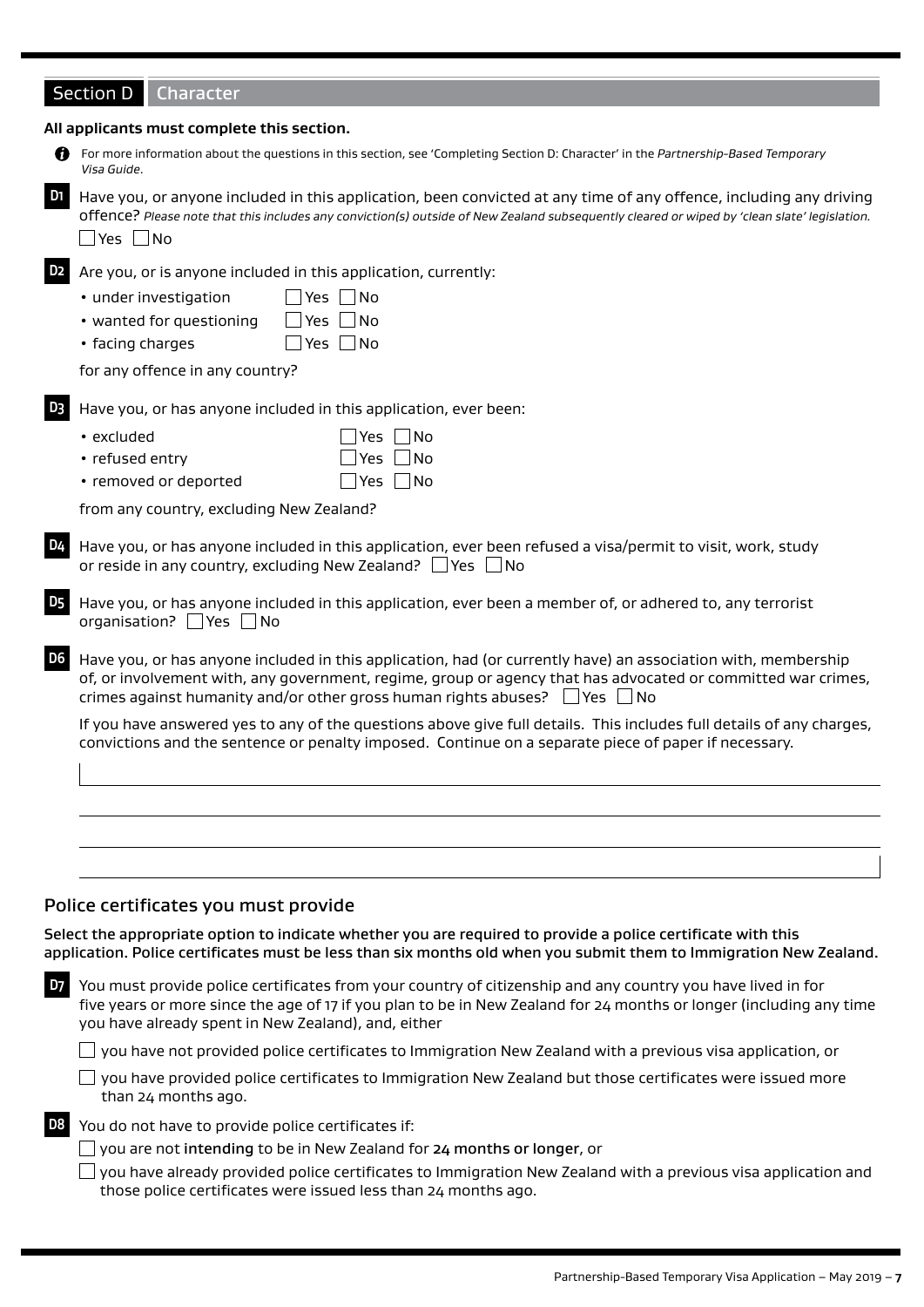# Section  $E$  Applicants for partnership visa

**All applicants must complete this section with the exception of those applying for a visitor visa on the basis of a culturally arranged marriage. If you are applying for a visitor visa on the basis of a culturally arranged marriage go to section F : Applicants for a visitor visa for the purpose of a culturally arranged marriage.**

| n              | When did your partnership start?                                                                                                                                                                                                                                                 |
|----------------|----------------------------------------------------------------------------------------------------------------------------------------------------------------------------------------------------------------------------------------------------------------------------------|
| E <sub>2</sub> | When did you and your partner begin living together in a genuine and stable partnership (entered into with the<br>intention of being maintained on a long-term and exclusive basis)? If you and your partner have spent period(s)<br>of time living separately, provide details. |
|                | Date you began living together $\left[ \begin{smallmatrix} 0 & 1 & 0 \ 0 & 1 & 0 \end{smallmatrix} \right]$ $\left[ \begin{smallmatrix} N+M+M+1 & 1 \ 1 & 1 & 1 \end{smallmatrix} \right]$                                                                                       |
| E <sub>3</sub> | Are you and your partner currently living together in a genuine and stable partnership (entered into with the<br>intention of being maintained on a long-term and exclusive basis)?                                                                                              |
|                | $\Box$ Yes $\Box$ No Explain why                                                                                                                                                                                                                                                 |
|                |                                                                                                                                                                                                                                                                                  |
| E4             | Will your partner be in New Zealand for the same period of time as you?<br>$\Box$ No Explain why<br>_∣ Yes                                                                                                                                                                       |
|                |                                                                                                                                                                                                                                                                                  |
| E <sub>5</sub> | You and your partner must meet the minimum requirements for the recognition of partnership. Confirm that you<br>meet these requirements below:                                                                                                                                   |
|                | My partner and I are both aged 18 or over, or 16 to 17 with the support of a parent or legal guardian for our partnership.                                                                                                                                                       |
|                | My partner and I have met in person.                                                                                                                                                                                                                                             |
|                | My partner and I are not close relatives.                                                                                                                                                                                                                                        |
|                | Note: For the purposes of these instructions relationships between close relatives are considered to be relationships equivalent to the<br>provisions under Schedule 2 of the Marriage Act 1955 and under Schedule 2 of the Civil Union Act 2004.                                |
|                | Go to Section G: Declaration by applicant.                                                                                                                                                                                                                                       |
|                | <b>Section F</b><br>Applicants for a visitor visa for the purpose of culturally arranged marriage                                                                                                                                                                                |
|                | Only applicants for a visitor visa for the purpose of a culturally arranged marriage are required to complete this section.                                                                                                                                                      |
| F1             | Are you coming to New Zealand to enter a marriage in accordance with an identified cultural tradition of<br>arranged marriages?                                                                                                                                                  |
|                | $\Box$ Yes $\Box$ No                                                                                                                                                                                                                                                             |
| F <sub>2</sub> | Has another person (not you or the person you are marrying) arranged the marriage? This includes the initial<br>selection of you and the person you are marrying.                                                                                                                |
|                | $\Box$ Yes $\Box$ No                                                                                                                                                                                                                                                             |
| $F_3$          | Do you intend to marry within three months of your arrival in New Zealand?                                                                                                                                                                                                       |
|                | $\Box$ Yes $\Box$ No                                                                                                                                                                                                                                                             |
| F4             | Do you agree to leave New Zealand if the marriage does not take place within three months of your arrival in<br>New Zealand?                                                                                                                                                     |
|                | $\Box$ Yes $\Box$ No                                                                                                                                                                                                                                                             |
|                | If you have answered 'no' to any of these questions $\overline{F_1}$ to $\overline{F_4}$ , you do not meet the requirements to be granted<br>a visitor visa for the purpose of a culturally arranged marriage.                                                                   |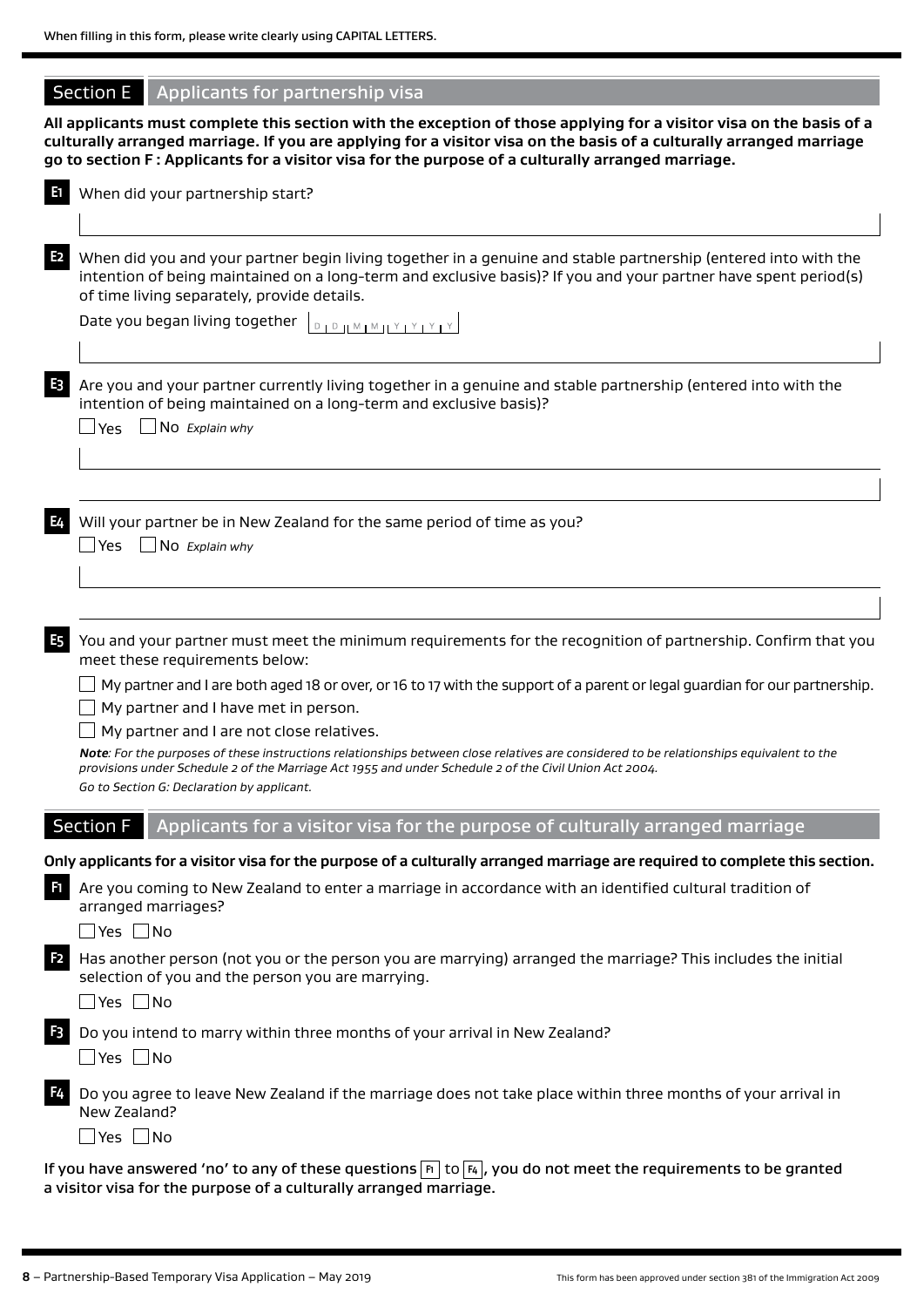# Section G Declaration by applicant

#### **All of the people included in this application must complete this section.**

I have provided true and correct answers to the questions in this form.

I understand that if false or misleading information is submitted, my application may be declined without further warning.

I will inform Immigration New Zealand of any relevant fact or change of circumstances (including a change in my employment or partnership status) that may (i) affect the decision on my application for a visa, or (ii) affect the decision to grant entry permission based on the visa for which I am applying.

I agree to leave New Zealand before my visa expires. If I remain in New Zealand after my visa has expired, I may be deported by Immigration New Zealand.

I agree that if I am not entitled to free health care in New Zealand, I will pay for any health care or medical assistance I may require in New Zealand.

I understand that if I have received immigration advice from an immigration adviser and if that immigration adviser is not licensed under the Immigration Advisers Licensing Act 2007 when they should be, Immigration New Zealand will return my application.

I understand that Immigration New Zealand may provide information about my entitlement to work to potential employers via the online VisaView system. If I undertake a course of study while in New Zealand, I authorise Immigration New Zealand to provide information about my immigration status to my education provider, including via VisaView.

I authorise Immigration New Zealand to provide information about my health and my immigration status to any health service agency. I authorise any health service agency to provide information about my health to Immigration New Zealand.

I authorise Immigration New Zealand to make any necessary enquiries about information on this form and/or accompanying documentation. I authorise any agency whether in New Zealand or overseas, including but not limited to border or immigration agencies, education providers, financial institutions, foreign embassies, government authorities, health care providers, police or other law enforcement agencies, that holds information (including personal information) related to information on this application form and/or accompanying documentation to disclose that information to Immigration New Zealand so that they can:

• make a decision on this application

• answer enquiries about my immigration status once my application has been decided.

I authorise any agency that holds information (including personal information) related to those matters to disclose that information to Immigration New Zealand.

If I am granted a visa with the condition that I accompany a student, I agree to live with that student. I understand that both the student and I may be liable for deportation if I do not meet this condition.

If I am granted a limited visa, I agree that I will leave New Zealand on or before the expiry date of that visa. If I do not leave New Zealand, I may be immediately deported from New Zealand without the right of appeal.

 $\Box$  I have provided all the documents required by the checklist on page 2.

Signature of applicant

Signature of parent or guardian if applicant is 16 or 17 years of age

Section I: Declaration by person assisting the applicant.

| Dafe I<br>יו⊻וצוו שושום די |  |
|----------------------------|--|
|----------------------------|--|

# Section H Immigration adviser's details

**This section must be completed by the applicant's immigration adviser. If the applicant has authorised all advisers within an organisation to act on their behalf at B5 , only the person named at B3 must complete this section. If the applicant does not have an immigration adviser, this section does not have to be completed.**

| <b>If</b> If you are a licensed adviser, please provide your licence details.                             |  |  |  |  |  |
|-----------------------------------------------------------------------------------------------------------|--|--|--|--|--|
| Licence type $\Box$ full $\Box$ provisional $\Box$ limited List conditions specified in the register.     |  |  |  |  |  |
|                                                                                                           |  |  |  |  |  |
| Go to Section I: Declaration by person assisting the applicant                                            |  |  |  |  |  |
| If you are exempt from licensing, tick one box below to show why you are exempt from licensing then go to |  |  |  |  |  |

Partnership-Based Temporary Visa Application – May 2019 – **9**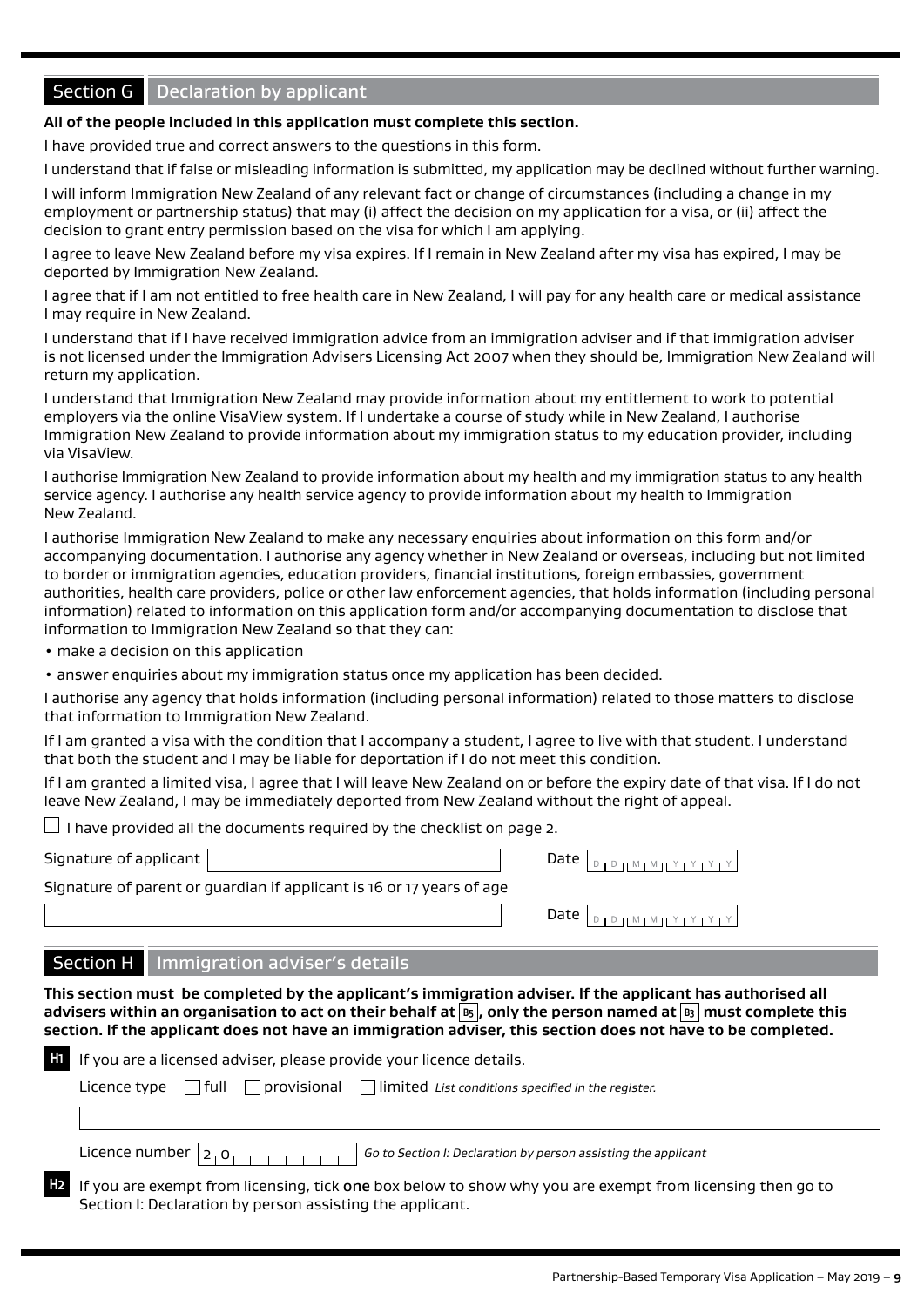| systematically or for a fee.                                                                                            | I provided immigration advice in an informal or family context only, and I did not provide the advice |       |                                                    |                                                                                                                                                                                                                                                                                                                                                                                                                                                 |  |  |
|-------------------------------------------------------------------------------------------------------------------------|-------------------------------------------------------------------------------------------------------|-------|----------------------------------------------------|-------------------------------------------------------------------------------------------------------------------------------------------------------------------------------------------------------------------------------------------------------------------------------------------------------------------------------------------------------------------------------------------------------------------------------------------------|--|--|
|                                                                                                                         | me from the requirement to be licensed. Indicate the reason for your exemption below.                 |       |                                                    | I have provided immigration advice in the course of my work (employed or volunteer) and that work exempts                                                                                                                                                                                                                                                                                                                                       |  |  |
| $\Box$ Lawyer with current New Zealand practicing certificate $\Box$ Community Law Centre $\Box$ Citizens Advice Bureau |                                                                                                       |       |                                                    |                                                                                                                                                                                                                                                                                                                                                                                                                                                 |  |  |
| New Zealand Member of Parliament or staff □ New Zealand public servant □ Foreign Diplomatic/Consular                    |                                                                                                       |       |                                                    |                                                                                                                                                                                                                                                                                                                                                                                                                                                 |  |  |
|                                                                                                                         | See www.immigration.govt.nz/adviserlicensing for more information about who is exempt from licensing. |       |                                                    |                                                                                                                                                                                                                                                                                                                                                                                                                                                 |  |  |
| Section I                                                                                                               | Declaration by person assisting the applicant                                                         |       |                                                    |                                                                                                                                                                                                                                                                                                                                                                                                                                                 |  |  |
|                                                                                                                         | to fill in this form, this section does not have to be completed.                                     |       |                                                    | This section must be completed and signed by the applicant's immigration adviser, or by any person who has<br>assisted the applicant by providing immigration advice, explaining, translating, or recording information on the<br>form for the applicant. If the applicant does not have an immigration adviser, and no one helped the applicant                                                                                                |  |  |
|                                                                                                                         |                                                                                                       |       |                                                    | If you are not exempt under the Immigration Advisers Licensing Act 2007, it is an offence for you to provide immigration advice without holding<br>a license, and Immigration New Zealand will refuse to accept your client's application. More information about immigration adviser licensing can<br>be obtained from the Immigration Advisers Authority website www.iaa.govt.nz, via email info@iaa.govt.nz or by telephone on 0508 422 422. |  |  |
|                                                                                                                         | Name and address of person assisting applicant.                                                       |       | Same as name and address given at $ B_3 $ , or $ $ | $\sqcup$ as below.                                                                                                                                                                                                                                                                                                                                                                                                                              |  |  |
| Family/last name                                                                                                        |                                                                                                       |       | Given/first name(s)                                |                                                                                                                                                                                                                                                                                                                                                                                                                                                 |  |  |
|                                                                                                                         |                                                                                                       |       |                                                    |                                                                                                                                                                                                                                                                                                                                                                                                                                                 |  |  |
|                                                                                                                         | Organisation name (if applicable) and address                                                         |       |                                                    |                                                                                                                                                                                                                                                                                                                                                                                                                                                 |  |  |
|                                                                                                                         |                                                                                                       |       |                                                    |                                                                                                                                                                                                                                                                                                                                                                                                                                                 |  |  |
| For help search: www.nzbn.govt.nz                                                                                       | New Zealand Business Number (for New Zealand businesses only)                                         |       |                                                    |                                                                                                                                                                                                                                                                                                                                                                                                                                                 |  |  |
| Telephone (daytime)                                                                                                     |                                                                                                       |       | Telephone (evening)                                |                                                                                                                                                                                                                                                                                                                                                                                                                                                 |  |  |
| Fax                                                                                                                     |                                                                                                       | Email |                                                    |                                                                                                                                                                                                                                                                                                                                                                                                                                                 |  |  |
|                                                                                                                         | form what they were, who made them and the reason they were made.                                     |       |                                                    | I understand that after the applicant has signed this form it is an offence for me to change or add further information,<br>or change or add any documents attached to the form, without making a statement identifying what information or<br>material has been changed, added or attached and by whom. If I make these changes or additions, I must state on the                                                                              |  |  |
| of up to seven years.                                                                                                   |                                                                                                       |       |                                                    | I understand that the maximum penalty for this offence is a fine of up to NZ\$100,000 and/or a term of imprisonment                                                                                                                                                                                                                                                                                                                             |  |  |
|                                                                                                                         | applicant agreed that the information provided was correct before signing the declaration.            |       |                                                    | I certify that the applicant asked me to help them complete this form and any additional forms. I certify that the                                                                                                                                                                                                                                                                                                                              |  |  |
|                                                                                                                         | $\Box$ I have <b>assisted</b> the applicant as an interpreter/translator                              |       |                                                    |                                                                                                                                                                                                                                                                                                                                                                                                                                                 |  |  |
|                                                                                                                         | $\Box$ I have $\mathop{\mathsf{assigned}}$ the applicant with recording information on the form       |       |                                                    |                                                                                                                                                                                                                                                                                                                                                                                                                                                 |  |  |
|                                                                                                                         | $\Box$ I have assisted the applicant in another way. Specify                                          |       |                                                    |                                                                                                                                                                                                                                                                                                                                                                                                                                                 |  |  |
|                                                                                                                         | Section H: Immigration adviser's details are correct.                                                 |       |                                                    | I have provided immigration advice (as defined in the Immigration Advisers Licensing Act 2007) and my details in                                                                                                                                                                                                                                                                                                                                |  |  |
| Signature of person assisting                                                                                           |                                                                                                       |       |                                                    |                                                                                                                                                                                                                                                                                                                                                                                                                                                 |  |  |
|                                                                                                                         |                                                                                                       |       |                                                    |                                                                                                                                                                                                                                                                                                                                                                                                                                                 |  |  |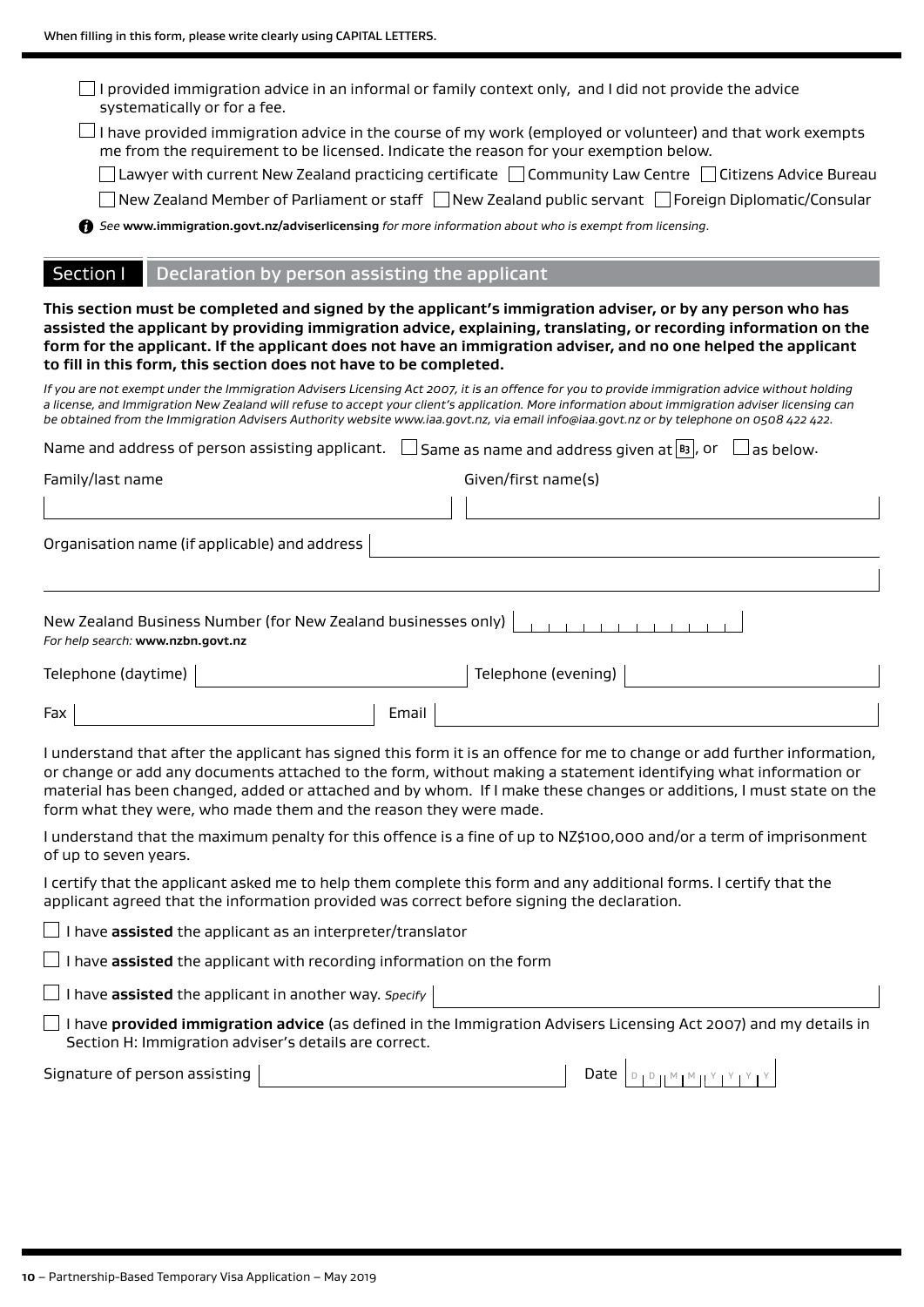# About the information you provide

#### Deciding whether you are eligible for a visa

Immigration New Zealand collects the information about you on this form to decide whether you are eligible for a visitor visa or a limited visa. We may also use the information to contact you for research purposes or to advise you on immigration matters.

Collecting the information is authorised by the Immigration Act 2009 and the Immigration Regulations made under that Act. You do not have to provide the information, but if you do not we are likely to decline your application.

#### Deciding whether you are eligible to board a flight to New Zealand

The information we collect may also be used to determine whether you are allowed to board a flight to New Zealand. We will not share your personal information with airline check-in agents; however, we will send a boarding message to the airline check-in agent based on the information you have provided in this form.

Immigration New Zealand may also share the information you have provided with other government agencies that are entitled to it by law, or with other agencies (as you have agreed in the declaration).

You are able to ask for the information we hold about you and have any of it corrected if you think it is necessary. The address of Immigration New Zealand is PO Box 1473, Wellington 6140, New Zealand. This is not where your application should be sent.

#### Other documents we may need

Sometimes we may ask for additional documents or information to consider with an application.

You may wish to send other documents or information so that we can consider it with this application. Send photocopies only (not original documents), as these documents will not be returned to you. If we need to see an original document, we will ask you to produce it later.

# For more information

If you have questions about completing the form:

- see our website www.immigration.govt.nz/contactus
- phone our call centre on 0508 558 855 (within New Zealand).

Section | Paying your application fee and immigration levy.

To find out how much to pay, where to send your application, and how long a decision may take, see **www.immigration.govt.nz/fees**.

## Your application fee and immigration levy

Amount you are paying:

Amount

Currency

*(e.g. NZD, USD, RMB)*

Application number *(office use only)*

# Preferred methods of payment

We recommend that you use one of the following methods of payment for better security and faster processing:

 $\Box$  Bank cheque/bank draft

Credit card (choose one) Mastercard Visa

SWITCH card (UK only) *SWITCH card issue number*

*Name of cardholder*

*Card number*

 $1 - 1 - 1 - 1$  $1 - 1 - 1 - 1 - 1$ 

*CVC/CVV number*

*Note: Your CVC/CVV number is the three-digit number found on the signature strip on the back of your credit card.*

*Expiry date*  $D + D + M + M + M + Y + Y + Z$ 

Signature of cardholder

|  | $\Box$ Date $\Box$ |  |  |
|--|--------------------|--|--|

# Other methods of payment

Personal cheque. *Note that we will hold your application for 10 working days to allow the cheque to be cleared.*

Cash. *Our New Zealand offices do not accept cash. Most of our offices outside New Zealand do not accept cash.*

#### **We do not accept money orders.**